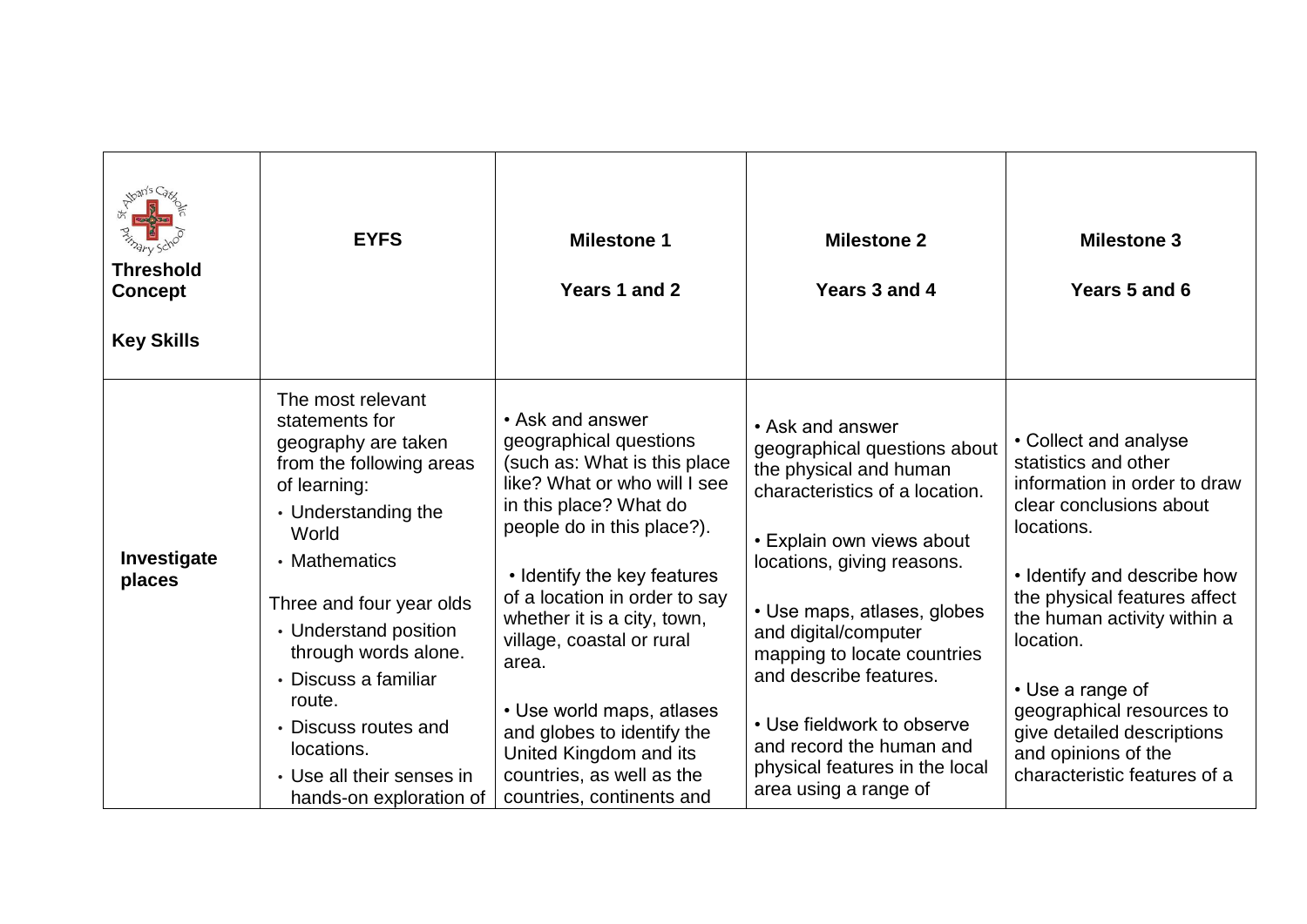| natural materials.                                                                                 | oceans studied.                                                                                                         | methods including sketch                                                                                               | location.                                                                                                                             |
|----------------------------------------------------------------------------------------------------|-------------------------------------------------------------------------------------------------------------------------|------------------------------------------------------------------------------------------------------------------------|---------------------------------------------------------------------------------------------------------------------------------------|
| • Begin to                                                                                         |                                                                                                                         | maps, plans and graphs and                                                                                             |                                                                                                                                       |
| understand the<br>need to respect<br>and care for the                                              | • Use simple fieldwork and<br>observational skills to study<br>the geography of the school                              | digital technologies.<br>• Use a range of resources to                                                                 | • Use different types of<br>fieldwork sampling (random<br>and systematic) to observe,                                                 |
| natural<br>environment and<br>all living things.                                                   | and the key human and<br>physical features of its<br>surrounding environment.                                           | identify the key physical and<br>human features of a location.                                                         | measure and record the<br>human and physical<br>features in the local area.<br>Record the results in a                                |
| • Know that there are<br>different countries in<br>the work and talk about                         | • Use aerial images and<br>plan perspectives to                                                                         | • Name and locate counties<br>and cities of the United<br>Kingdom, geographical                                        | range of ways.                                                                                                                        |
| the differences they<br>have experienced or<br>seen in photos.                                     | recognise landmarks and<br>basic physical features.                                                                     | regions and their identifying<br>human and physical<br>characteristics, including<br>hills, mountains, cities, rivers, | • Analyse and give views on<br>the effectiveness of<br>different geographical<br>representations of a                                 |
| Four and five year olds<br>• Draw information from<br>a simple map.                                | • Name, locate and identify<br>characteristics of the four<br>countries and capital cities<br>of the United Kingdom and | key topographical features<br>and land-use patterns; and<br>understand how some of<br>these aspects have changed       | location (such as aerial<br>images compared with<br>maps and topological maps<br>- as in London's Tube                                |
| • Recognise some                                                                                   | its surrounding seas.                                                                                                   | over time.                                                                                                             | map).                                                                                                                                 |
| similarities and<br>differences between<br>life in this country<br>and life in other<br>countries. | • Name and locate the<br>world's continents and<br>oceans.                                                              | • Name and locate the<br>countries of Europe and<br>identify their main physical<br>and human characteristics.         | • Name and locate some of<br>the countries and cities of<br>the world and their<br>identifying human and<br>physical characteristics, |
| • Explore the natural<br>world around them.                                                        |                                                                                                                         |                                                                                                                        | including hills, mountains,<br>rivers, key topographical                                                                              |
| • Recognise some<br>environments that are<br>different to the one in                               |                                                                                                                         |                                                                                                                        | features and land-use<br>patterns; and understand<br>how some of these aspects                                                        |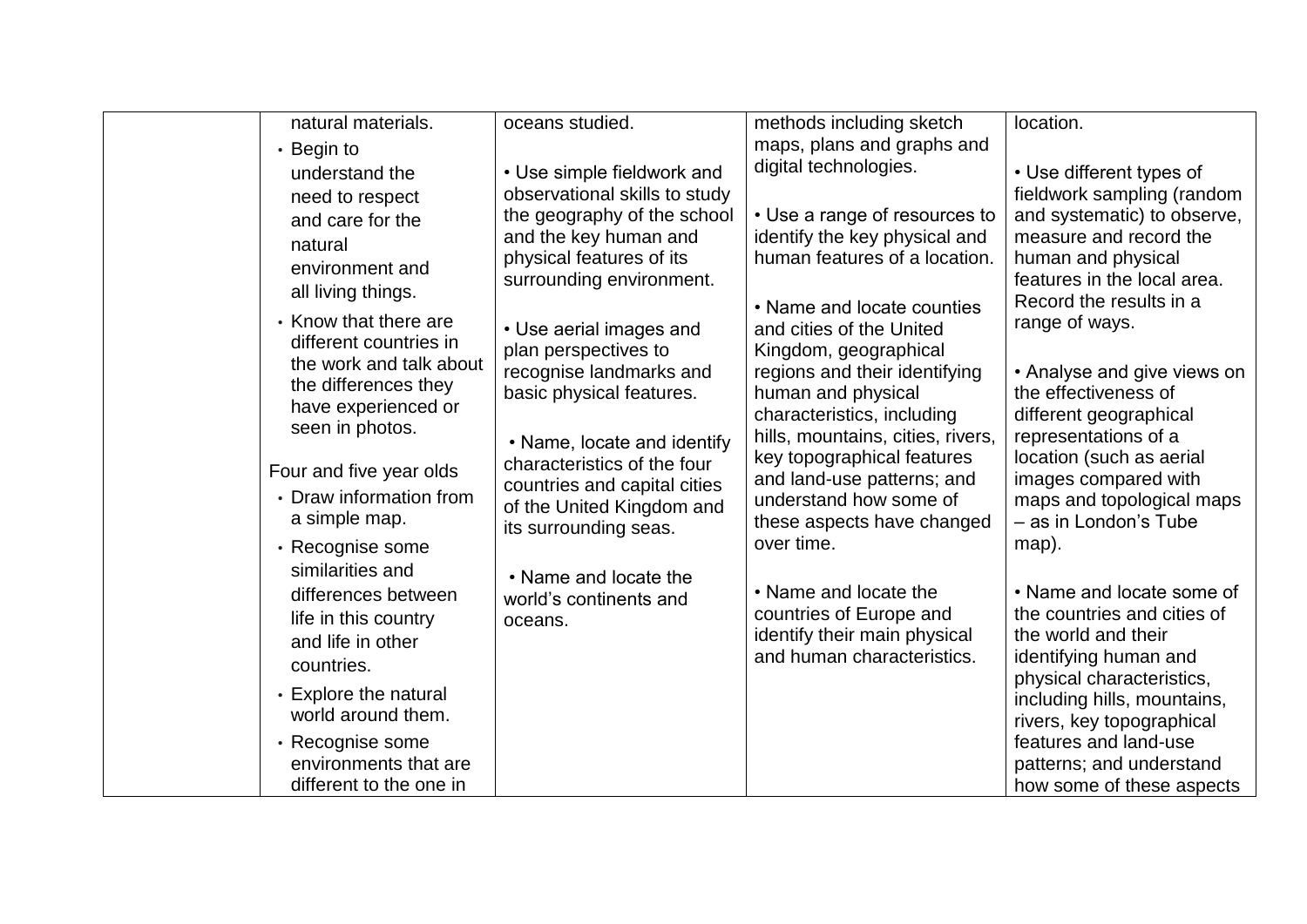| which they live.                                                                                                                                                                                                |  | have changed over time.                                                                                                            |
|-----------------------------------------------------------------------------------------------------------------------------------------------------------------------------------------------------------------|--|------------------------------------------------------------------------------------------------------------------------------------|
| <b>ELG</b><br>• Describe their<br>immediate<br>environment using<br>knowledge from<br>observation,<br>discussion, stories,<br>non-fiction texts and<br>maps.                                                    |  | • Name and locate the<br>countries of North and<br>South America and identify<br>their main physical and<br>human characteristics. |
| • Explain some<br>similarities and<br>differences between life<br>in this country and life<br>in other countries,<br>drawing on knowledge<br>from stories, non-fiction<br>texts and (when<br>appropriate) maps. |  |                                                                                                                                    |
| • Describe their<br>immediate<br>environment using<br>knowledge from<br>observation,<br>discussion, stories,<br>non-fiction texts and<br>maps.                                                                  |  |                                                                                                                                    |
| • Explain some<br>similarities and<br>differences between life                                                                                                                                                  |  |                                                                                                                                    |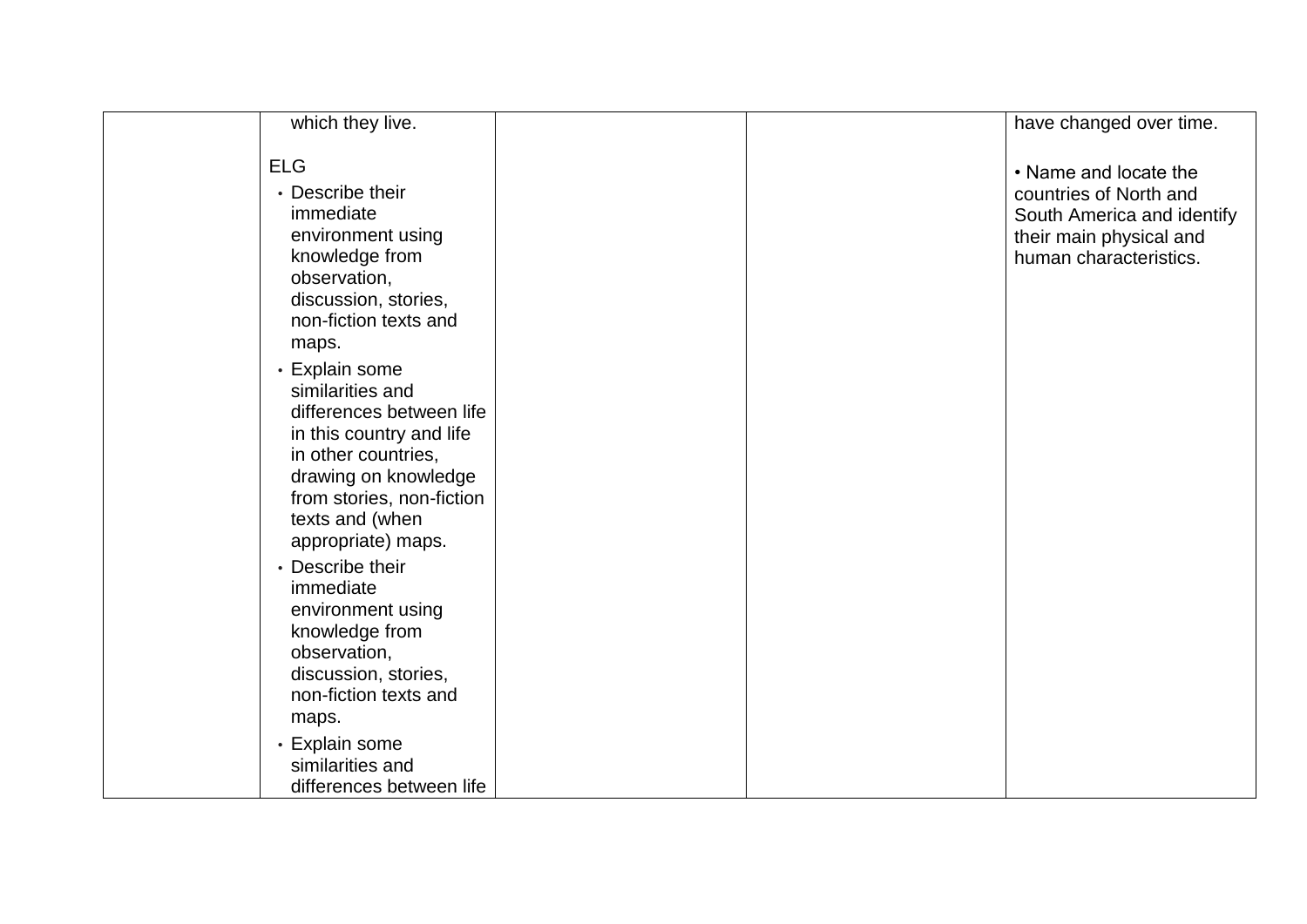|                         | in this country and life<br>in other countries,<br>drawing on knowledge<br>from stories, non-fiction<br>texts and (when<br>appropriate) maps. |                                                                                                                                                                                                                                                                                                                                                                                                                                                                     |                                                                                                                                                                                                                                                                                                                                                                                                                     |                                                                                                                                                                                                                                                                                                                                                                                                                                                                                                                                                                                                                                   |
|-------------------------|-----------------------------------------------------------------------------------------------------------------------------------------------|---------------------------------------------------------------------------------------------------------------------------------------------------------------------------------------------------------------------------------------------------------------------------------------------------------------------------------------------------------------------------------------------------------------------------------------------------------------------|---------------------------------------------------------------------------------------------------------------------------------------------------------------------------------------------------------------------------------------------------------------------------------------------------------------------------------------------------------------------------------------------------------------------|-----------------------------------------------------------------------------------------------------------------------------------------------------------------------------------------------------------------------------------------------------------------------------------------------------------------------------------------------------------------------------------------------------------------------------------------------------------------------------------------------------------------------------------------------------------------------------------------------------------------------------------|
| Investigate<br>patterns |                                                                                                                                               | • Understand geographical<br>similarities and differences<br>through studying the human<br>and physical geography of a<br>small area of the United<br>Kingdom and of a<br>contrasting non-European<br>country.<br>• Identify seasonal and daily<br>weather patterns in the<br>United Kingdom and the<br>location of hot and cold<br>areas of the world in<br>relation to the equator and<br>the North and South Poles.<br>• Identify land use around<br>the school. | • Name and locate the<br>equator, northern<br>hemisphere, southern<br>hemisphere, the tropics of<br>Cancer and Capricorn, Arctic<br>and Antarctic Circle and date<br>time zones. Describe some<br>of the characteristics of these<br>geographical areas.<br>• Describe geographical<br>similarities and differences<br>between countries.<br>• Describe how the locality of<br>the school has changed over<br>time. | • Identify and describe the<br>geographical significance of<br>latitude, longitude, equator,<br>northern hemisphere,<br>southern hemisphere, the<br><b>Tropics of Cancer and</b><br>Capricorn, Arctic and<br>Antarctic Circle, and time<br>zones (including day and<br>night).<br>• Understand some of the<br>reasons for geographical<br>similarities and differences<br>between countries.<br>• Describe how locations<br>around the world are<br>changing and explain some<br>of the reasons for change. •<br>Describe geographical<br>diversity across the world. •<br>Describe how countries and<br>geographical regions are |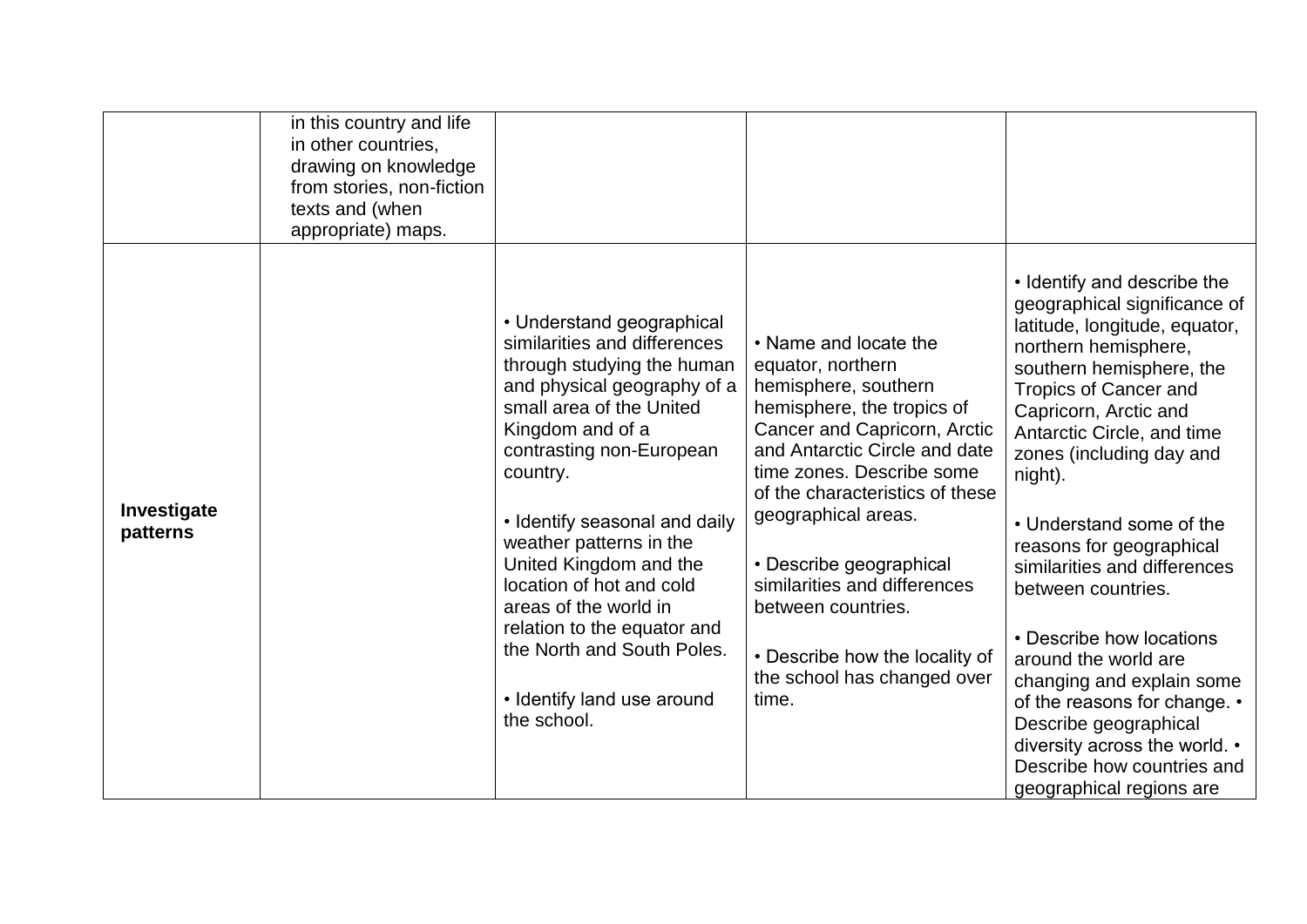|                                      |                                                                                                                                                                                                                                                                                                                                                                                                                                                                                                                         |                                                                                                                                                                                                                                                                                                                                                                                   | interconnected and<br>interdependent.                                                                                                                                                                                                                                                                                                                                                                                                                                                                                                                  |
|--------------------------------------|-------------------------------------------------------------------------------------------------------------------------------------------------------------------------------------------------------------------------------------------------------------------------------------------------------------------------------------------------------------------------------------------------------------------------------------------------------------------------------------------------------------------------|-----------------------------------------------------------------------------------------------------------------------------------------------------------------------------------------------------------------------------------------------------------------------------------------------------------------------------------------------------------------------------------|--------------------------------------------------------------------------------------------------------------------------------------------------------------------------------------------------------------------------------------------------------------------------------------------------------------------------------------------------------------------------------------------------------------------------------------------------------------------------------------------------------------------------------------------------------|
| <b>Communicate</b><br>geographically | Use basic geographical<br>vocabulary to refer to:<br>• key physical features,<br>including: beach, coast,<br>forest, hill, mountain, ocean,<br>river, soil, valley, vegetation<br>and weather.<br>• key human features,<br>including: city, town, village,<br>factory, farm, house, office<br>and shop.<br>• Use compass directions<br>(north, south, east and<br>west) and locational<br>language (e.g. near and far)<br>to describe the location of<br>features and routes on a<br>map.<br>• Devise a simple map; use | • Describe key aspects of:<br>• physical geography,<br>including: rivers, mountains,<br>volcanoes and earthquakes<br>and the water cycle.<br>• human geography,<br>including: settlements and<br>land use.<br>• Use the eight points of a<br>compass, fourfigure grid<br>references, symbols and key<br>to communicate knowledge<br>of the United Kingdom and<br>the wider world. | • Describe and understand<br>key aspects of:<br>• physical geography,<br>including: climate zones,<br>biomes and vegetation<br>belts, rivers, mountains,<br>volcanoes and earthquakes<br>and the water cycle.<br>• human geography,<br>including: settlements, land<br>use, economic activity<br>including trade links, and<br>the distribution of natural<br>resources including energy,<br>food, minerals, and water<br>supplies.<br>• Use the eight points of a<br>compass, fourfigure grid<br>references, symbols and a<br>key (that uses standard |